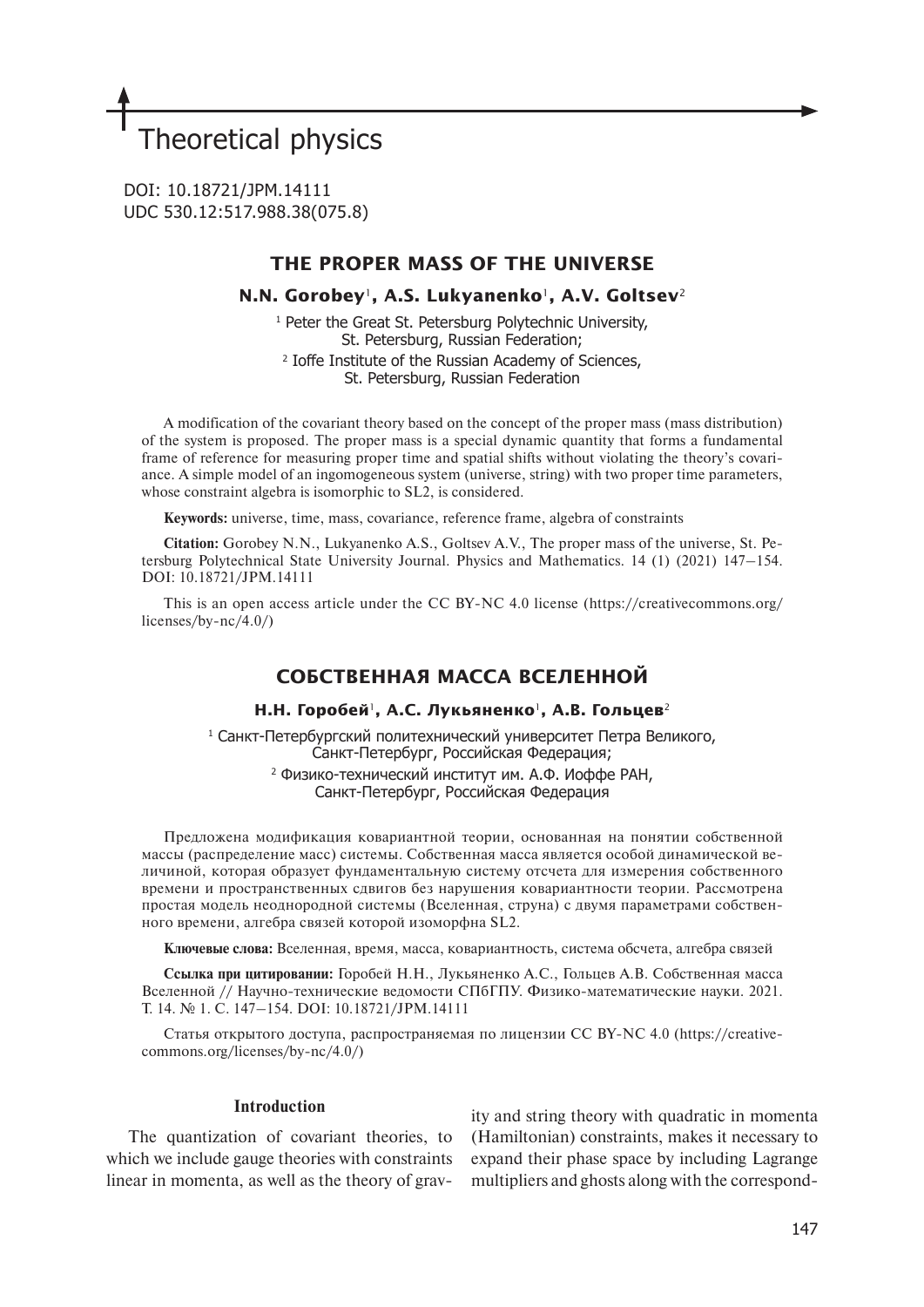ing canonical momenta  $[1 - 6]$ . However, in the simplest case of the reparametrization-invariant theory of a relativistic particle, all this construction is reduced to introducing the particles proper time parameter into the initial action, followed by integrating the wave function over this parameter within  $[0, \infty)$  [7]. The result is a representation of the Feynman propagator of a particle, which was first proposed by V.A. Fock [8] and J. Schwinger [9]. Based on this, a simplified procedure for quantizing the covariant theory was proposed in Ref. [10], in which the parameters of finite symmetry transformations (including the proper time in reparameterization-invariant theories) are introduced into the classical theory as additional coordinates.

The equations of constraints in quantum theory with this modification take the form of evolution equations on a group space, and the invariant propagator is obtained after integrating the wave function over the group parameters over the entire area of their variation (for proper time, these are the functional space (FS) integrals within [0, ∞)) with a simple measure equal to 1. However, in contrast to gauge theories with linear momentum constraints, FS integrals are not removed by delta functions from Hamiltonian constraints. This means that in quantum theory there is no time parameter. In Ref. [11], to solve the problem of time in the case of a homogeneous isotropic model of the universe, the second stage of modification is proposed, in which an additional condition is imposed on the dynamics of proper time as an independent dynamic variable. It consists in adding to the initial action its small variation generated by the infinitesimal shift of proper time. As a result, a new quantity arises in the theory – mass-energy, which corresponds to its own time. In a homogeneous universe, this quantity is an integral of motion and must be added to the original set of constants of the universe. In Ref. [11], it was also suggested that the mass of the universe, taking into account the multi-turnaround of time in the general case [12], will have the character of a distribution, which should be supplemented by the corresponding mass flux density. The purpose of this work is to substantiate this assumption by the example of a simple dynamical system with

two proper time parameters and with the algebra of constraints identical to SL (2, *R*). In this case, we will have two components of its own mass and a flow between them. These three parameters are not integrals of motion. They are present in the energy-momentum balance of the system (constraint equations), and should be considered as observable quantities. Their equations of motion, together with the equations of constraints, make it possible to remove integration over the parameters of proper time and thereby solve the problem of time in the quantum theory.

# **The first stage of modification of SL (2,** *R***)-model**

The initial Lagrange function of the considered dynamic system has the form:

$$
L = \frac{1}{2N_1} (\dot{u} - N_3 u)^2 +
$$
  
+ 
$$
\frac{1}{2N_3} (\dot{v} + N_3 v)^2 + \frac{N_1}{2} v^2 + \frac{N_2}{2} u^2,
$$
 (1)

where the dot denotes derivatives with respect to an arbitrary parameter  $\tau$ ;  $N_1$ ,  $N_2$  are the lapse functions,  $N_3$  is the shift function [12].

Minkowski indices  $u_{\mu}$ ,  $v_{\nu}$ ,  $\mu$ ,  $v = 0, 1, 2, 3$  are implied and abbreviated notation for the invariants of the Minkowski space are used.

Hamilton's function is reduced to a linear combination of constraints

$$
h = N_1 H_1 + N_2 H_2 + N_3 D, \tag{2}
$$

where

$$
H_1 = \frac{1}{2} (p^2 - v^2), \quad H_2 = \frac{1}{2} (\pi^2 - u^2),
$$
  

$$
D = pu - \pi v.
$$
 (3)

The Poisson brackets of these constraints form the algebra  $SL(2, R)$  [13]:

$$
\{D, H_1\} = 2H_1, \quad \{D, H_2\} = -2H_2,
$$
  

$$
\{H_1, H_2\} = D.
$$
 (4)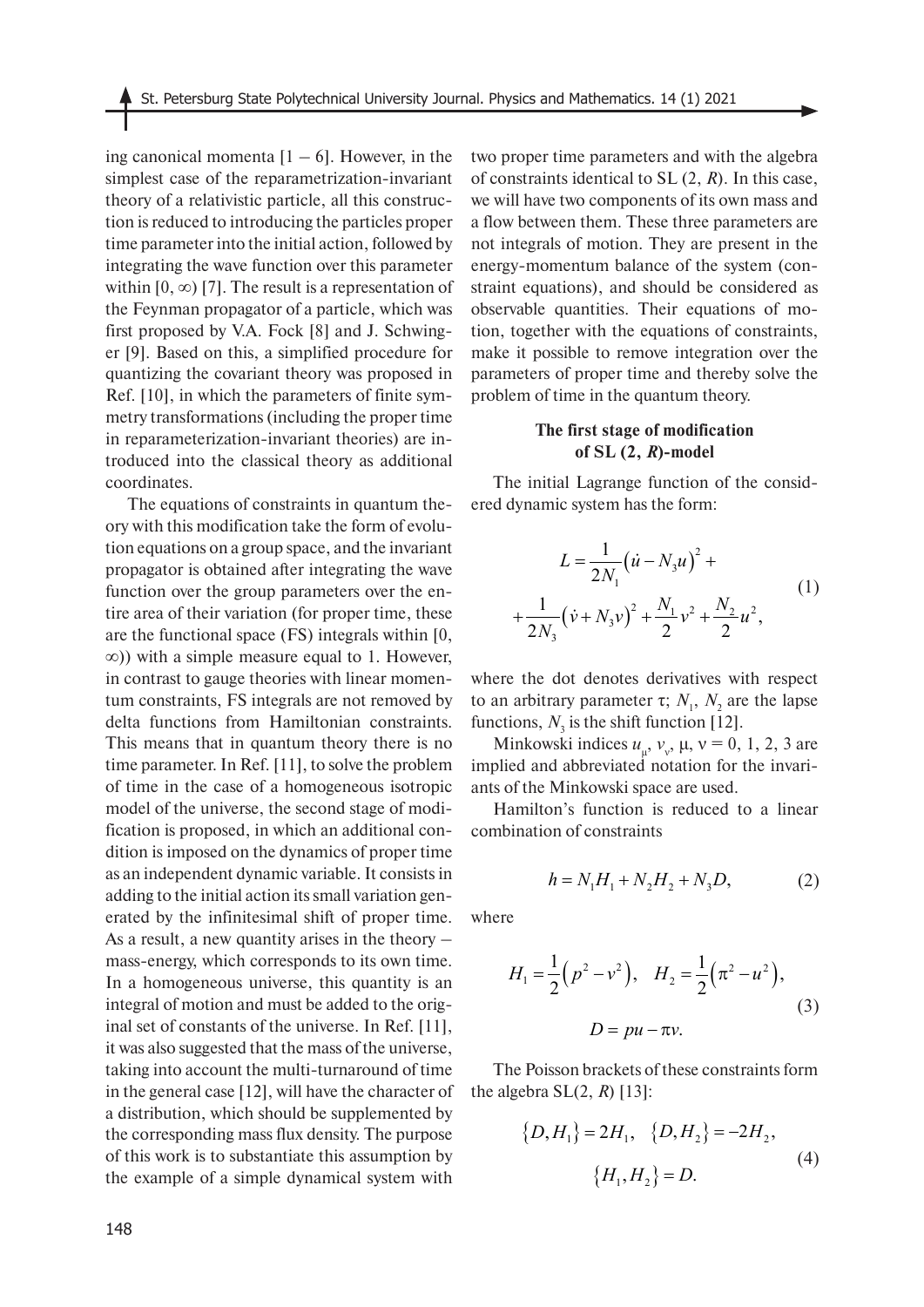This algebra will serve us as the simplest analogue of the algebra of constraints of the theory of gravity (and string [14]). The constraints are generators of infinitesimal symmetry transformations of the canonical variables, which are compensated by the transformation of the lapse and shift functions [1],

$$
\delta N_{\alpha} = \dot{\varepsilon}_{\alpha} - C_{\beta\gamma\alpha} N_{\beta} \varepsilon_{\gamma}, \tag{5}
$$

which ensures the invariance of the action (in this case  $C_{311} = 2$ ,  $C_{322} = -2$ ,  $C_{123} = 1$ ).

At the first stage of the modification of the dynamic theory, as additional generalized coordinates, we introduce the parameters of finite symmetry transformations that arise as a result of the integration of the system of functional differential equations:

$$
N_{\beta} = \dot{s}_{\alpha} \Lambda_{\alpha\beta},\tag{6}
$$

where the functions  $\Lambda_{\alpha\beta}$  obey the system of differential equations [10]:

$$
\frac{\partial \Lambda_{\alpha\beta}}{\partial s_{\gamma}} - \frac{\partial \Lambda_{\gamma\beta}}{\partial s_{\alpha}} +
$$
  
+  $\Lambda_{\alpha\delta} \Lambda_{\gamma\alpha} C_{\delta\alpha\beta} = 0.$  (7)

The modified theory is obtained by substituting (6) into the original Lagrange function (1).

The modified Hamilton function reduces to a linear combination of modified constraints

$$
p_{s_{\alpha}} - \Lambda_{\alpha 1} H_1 -
$$
  

$$
-\Lambda_{\alpha 2} H_2 - \Lambda_{\alpha 3} D = 0,
$$
 (8)

which form a closed algebra with trivial Poisson brackets.

It is these constraints, in quantum theory that have the form of evolution equations on a group space with coordinates  $s_a$ . Since these coordinates are not observable, one should take additional integrals over them of the wave function over the entire range of their variation on the manifold of the group. For the parameters of proper time, these are the integrals of the FS within  $[0, \infty)$ . As

a result of this integration, the wave function loses its dynamic meaning. It is necessary to take the next step in modifying the original theory [11], which will remove additional integrals.

# **Second stage of the theory modification**

Considering the coordinates on the group space as independent dynamic variables, we take their classical equations of motion as additional conditions. The latter are obtained as a result of the infinitesimal shift of these variables  $s_{\alpha} \rightarrow s_{\alpha}$  + +  $\varepsilon_{\alpha}$  in the action.

Thus, the finally modified Lagrange function takes the form:

$$
\tilde{L} = \frac{1}{2} \left[ \frac{(\dot{u} - N_3 u)^2}{N_1} + v^2 N_1 \right]^2 +
$$
  
+ 
$$
\frac{1}{2} \left[ \frac{(\dot{v} + N_3 v)^2}{N_2} + u^2 N_2 \right] -
$$
  
- 
$$
\frac{1}{2} \left[ \frac{(\dot{u} - N_3 u)^2}{N_1^2} + v^2 \right] \delta N_1 -
$$
  
- 
$$
\frac{1}{2} \left[ \frac{(\dot{v} + N_3 v)^2}{N_2^2} + u^2 \right] \delta N_2 -
$$
  
- 
$$
\left[ u \frac{(\dot{u} - N_3 u)}{N_1} - v \frac{(\dot{v} + N_3 v)}{N_2} \right] \delta N_3.
$$
 (9)

Below we will see that this modification significantly changes the theory in the right direction – the removal of the integrals of the FS over its group evolution parameters.

We turn to the Hamiltonian form of the modified theory. Let's find the canonical momenta:

$$
p = \frac{(u - N_3 u)}{N_1} \left( 1 - \frac{\delta N_1}{N_1} \right) - u \frac{\delta N_3}{N_1}, \quad (10)
$$

$$
\pi = \frac{(\dot{v} + N_3 v)}{N_2} \left( 1 - \frac{\delta N_2}{N_2} \right) + v \frac{\delta N_3}{N_2},
$$
(11)  

$$
p_{s_{\alpha}} = -H_1 \Lambda_1^{\beta} - H_2 \Lambda_2^{\beta} -
$$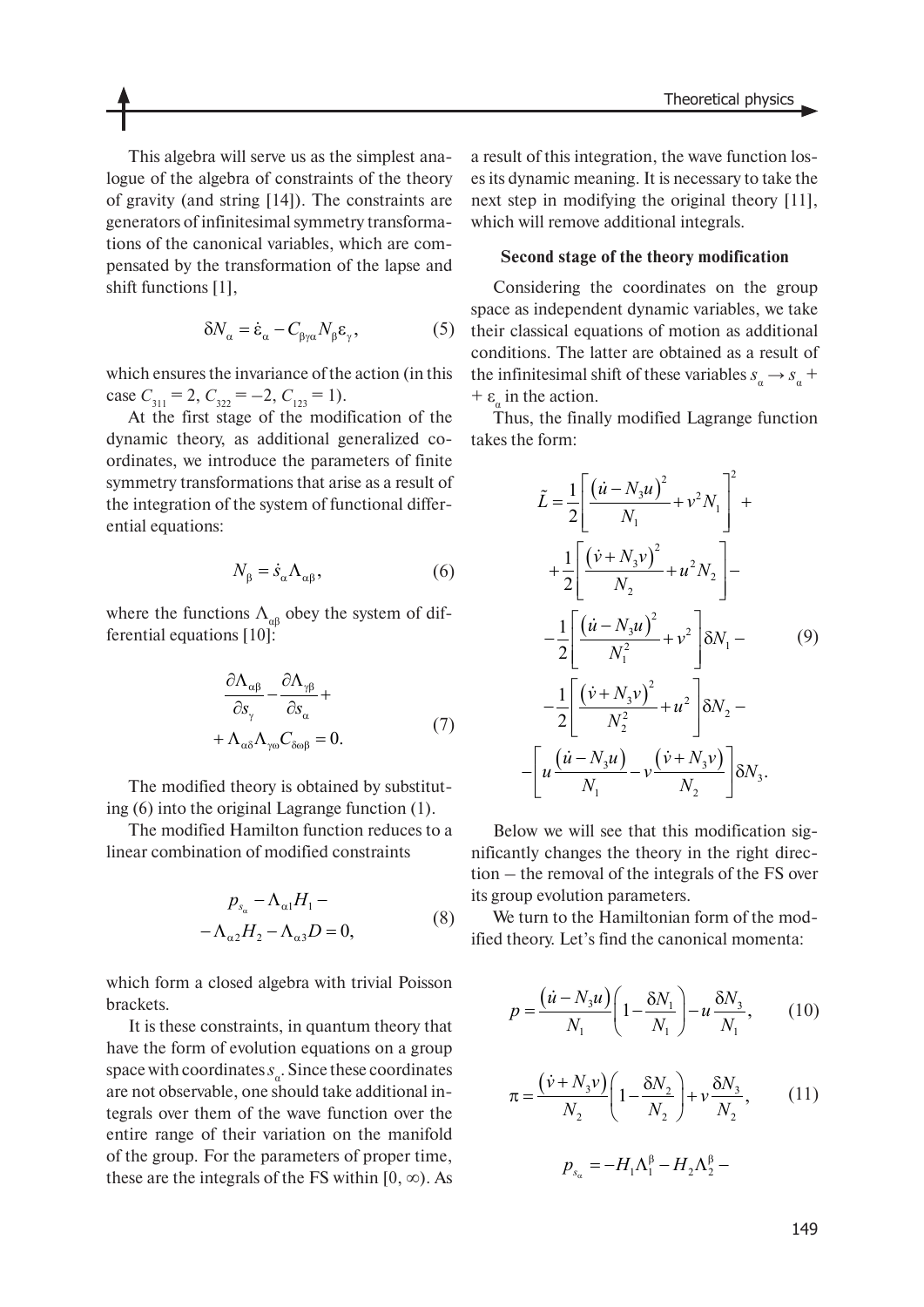$$
-H_{1} \frac{\partial \Lambda_{1}^{\beta}}{\partial s_{\gamma}} \varepsilon_{\gamma} - H_{2} \frac{\partial \Lambda_{2}^{\beta}}{\partial s_{\gamma}} \varepsilon_{\gamma} - D \frac{\partial \Lambda_{3}^{\beta}}{\partial s_{\gamma}} \varepsilon_{\gamma} +
$$
  
\n
$$
-D \frac{\partial \Lambda_{3}^{\beta}}{\partial s_{\gamma}} \varepsilon_{\gamma} +
$$
  
\n
$$
+ \frac{(u - N_{3}u)^{2}}{N_{1}^{2}} \frac{\delta N_{1}}{N_{1}} \Lambda_{1}^{\beta} +
$$
  
\n
$$
+ \frac{(v + N_{3}v)^{2}}{N_{2}^{2}} \frac{\delta N_{2}}{N_{2}} \Lambda_{2}^{\beta} +
$$
  
\n
$$
+ u \frac{(u - N_{3}u)}{N_{1}} \frac{\delta N_{3}}{N_{1}} \Lambda_{1}^{\beta} -
$$
  
\n
$$
-v \frac{(v + N_{3}v)}{N_{2}} \frac{\delta N_{3}}{N_{2}} \Lambda_{2}^{\beta},
$$
  
\n
$$
P_{\varepsilon_{\beta}} = -H_{1} \Lambda_{1}^{\beta} - H_{2} \Lambda_{2}^{\beta} - D \Lambda_{3}^{\beta}.
$$
 (13)

The Hamilton function, as expected, is reduced to a linear combination of new constraints, which are here used by Eqs. (12).

In these equations, velocities should be eliminated by expressing them in terms of canonical momenta. First, eliminate the variation  $\delta N_1$ ,  $\delta N_2$ , δ*N*<sup>3</sup> . To do this, we use the old constraints that are contained in Eqs. (13) together with the new dynamic variables, which are the two components of the mass distribution in our model universe and the mass flow. We express the old connections through new dynamic variables by solving Eqs. (13) using a triple of 3-vectors  $\Omega^1_\beta, \Omega^2_\beta, \Omega^3_\beta$ , each of which is orthogonal to the corresponding additional pair of column vectors  $\Lambda_1^{\beta}, \Lambda_2^{\beta}, \Lambda_3^{\beta}$ :

$$
H_1 = -\frac{\left(P_\varepsilon, \Omega^1\right)}{\left(\Omega^1, \Lambda_1\right)}, \quad H_2 = -\frac{\left(P_\varepsilon, \Omega^2\right)}{\left(\Omega^2, \Lambda_2\right)},
$$

$$
D = -\frac{\left(P_\varepsilon, \Omega^3\right)}{\left(\Omega^3, \Lambda_3\right)}.
$$
(14)

We find the variations  $\delta N_1$ ,  $\delta N_2$  from the Hamiltonian constraints:

$$
1 - \frac{\delta N_1}{N_1} = \frac{\sqrt{\left(p + u \frac{\delta N_3}{N_1}\right)^2}}{\sqrt{H_1 + v^2}},
$$
  

$$
1 - \frac{\delta N_2}{N_2} = \frac{\sqrt{\left(\pi - v \frac{\delta N_3}{N_2}\right)^2}}{\sqrt{H_2 + u^2}},
$$
(15)

and for the variations  $\delta N<sub>3</sub>$  the momentum constraint remains:

$$
D = \frac{u\left(p + u\frac{\delta N_3}{N_1}\right)}{1 - \frac{\delta N_1}{N_1}} -
$$
  

$$
- \frac{v\left(\pi - v\frac{\delta N_3}{N_2}\right)}{1 - \frac{\delta N_2}{N_2}}.
$$
 (16)

which we cannot solve explicitly.

We only note that the variation  $\delta N_3$  is a homogeneous function of the first degree of the canonical momenta, as well as Eqs. (15), which contain square roots. After that, we can substitute the velocities  $(10)$ ,  $(11)$  in Eqs.  $(12)$  and obtain the required equations of new constraints.

Leaving these constraints in the same implicit form, we write the modified action in the canonical form:

$$
\tilde{I} = \int d\tau \Big[ p\dot{u} + \pi \dot{v} + p_{s_\alpha} \dot{s}_\alpha -
$$
  
\n
$$
- \dot{P}_{s_\alpha} \varepsilon_\alpha - \tilde{N}_\alpha \Big( p_{s_\alpha} - \tilde{h}_\alpha \Big) \Big],
$$
\n(17)

where  $\tilde{h}_{\alpha}$  denotes the right hand side of the Eqs. (12).

Here we consider infinitesimal shifts as canonical momenta. We will see the solution to the problem of time in our "universe" when we exclude momenta in this canonical form of action and write it again in Lagrangian form. We can do this explicitly.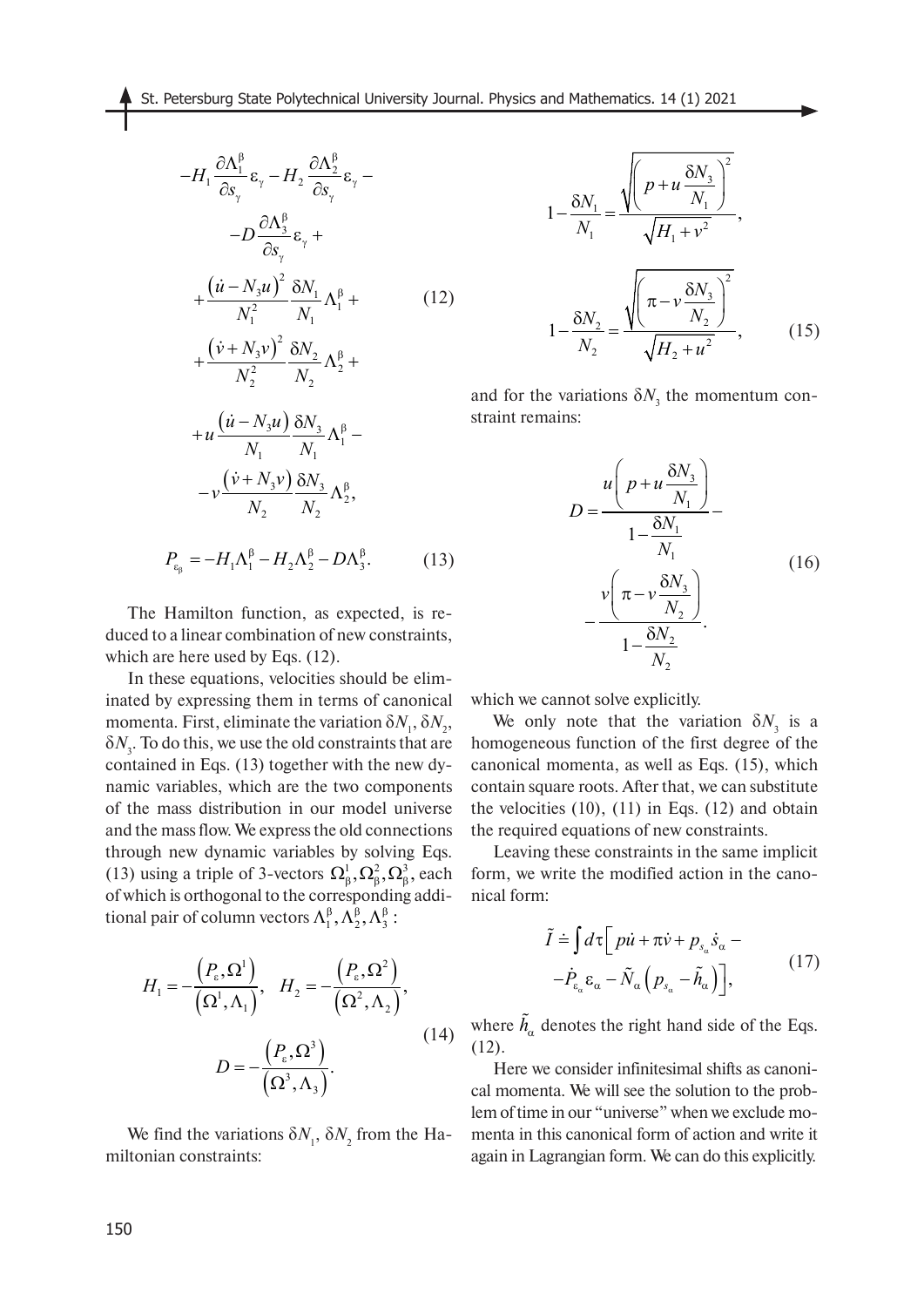# **Proper time**

We will be the first to exclude the momenta  $\times$  $p_{s_\alpha}$  conjugated to the group parameters  $s_\alpha$ . As a result, we get  $\tilde{N}_{\alpha} = \dot{s}_{\alpha}$ . Next we exclude infinitesimal shifts. This gives the equations of motion in the form of the law of the change in time of new dynamic variables:

$$
Q_{\gamma} = \dot{P}_{\varepsilon_{\alpha}} +
$$

$$
+ \frac{\left(P_{\varepsilon}, \Omega^{1}\right) \partial \Lambda_{1}^{\beta}}{\left(\Omega^{1}, \Lambda_{1}\right) \partial s_{\gamma}} \dot{s}_{\beta} + \frac{\left(P_{\varepsilon}, \Omega^{2}\right) \partial \Lambda_{2}^{\beta}}{\left(\Omega^{2}, \Lambda_{2}\right) \partial s_{\gamma}} \dot{s}_{\beta} +
$$

$$
+ \frac{\left(P_{\varepsilon}, \Omega^{3}\right) \partial \Lambda_{3}^{\beta}}{\left(\Omega^{3}, \Lambda_{3}\right) \partial s_{\gamma}} \dot{s}_{\beta} = 0.
$$
 (18)

The last ones we exclude the canonical momenta corresponding to the "physical" degrees of freedom – the Minkowski coordinates  $u_{\mu}$ ,  $v_{\nu}$ . Here the difficulty remains associated with the absence of an explicit solution of the constraint equations with respect to variations  $\delta N_1$ ,  $\delta N_2$ ,  $\delta N<sub>3</sub>$ . However, it is easy to see that the resulting dependence of the modified Hamiltonian on the canonical momenta is a homogeneous function of the first degree. The consequence is that all terms in the canonical action (17), depending on the canonical momenta, disappear.

Thus, the dependence of the modified action on all velocities disappears, except for the one contained in the equations of motion (18), as well as in the old constraints (4), which we must now remember and add to the action as additional conditions. We also recall that the implicit solution of these constraints involves the operation of extracting a square root with a choice of the sign of this root. We must perform the same operation under additional conditions, writing down the Hamiltonian constraints with square roots of the kinetic energies of the physical degrees of freedom. As a result, we get the modified action in the form

$$
\tilde{I} \doteq \int d\tau \times
$$

$$
\times \left\{ \varepsilon_{\beta} Q_{\beta} + \lambda_{1} \left[ \sqrt{\left( \dot{u} - N_{3} u \right)^{2}} - N_{1} \sqrt{\nu^{2} - \frac{\left( P_{\varepsilon}, \Omega^{1} \right)}{\left( \Omega^{1}, \Lambda_{1} \right)}} \right] + \lambda_{2} \left[ \sqrt{\left( \dot{v} + N_{3} v \right)^{2}} - N_{2} \sqrt{\nu^{2} - \frac{\left( P_{\varepsilon}, \Omega^{2} \right)}{\left( \Omega^{2}, \Lambda_{2} \right)}} \right] + \lambda_{3} \left[ \sqrt{\frac{N_{2}}{N_{1}}} u \left( \dot{u} - N_{3} u \right) - \sqrt{\frac{N_{1}}{N_{2}}} v \left( \dot{v} + N_{3} v \right) - \sqrt{N_{1} N_{2}} \frac{\left( P_{\varepsilon}, \Omega^{3} \right)}{\left( \Omega^{3}, \Lambda_{3} \right)} \right] + \lambda_{4} \left[ \sqrt{\frac{N_{2}}{N_{2}}} v \left( \dot{v} + N_{3} v \right) - \sqrt{N_{1} N_{2}} \frac{\left( P_{\varepsilon}, \Omega^{3} \right)}{\left( \Omega^{3}, \Lambda_{3} \right)} \right] + \lambda_{5} \left[ \sqrt{\frac{N_{2}}{N_{2}}} v \left( \dot{v} + N_{3} v \right) - \sqrt{\frac{N_{1} N_{2}}{\Omega^{3}}} \left( \frac{P_{\varepsilon}, \Omega^{3} \right)}{\left( \Omega^{3}, \Lambda_{3} \right)} \right] + \lambda_{6} \left[ \sqrt{\frac{N_{1}}{N_{2}}} v \left( \dot{v} + N_{3} v \right) - \sqrt{\frac{N_{1} N_{2}}{\Omega^{3}}} \left( \frac{P_{\varepsilon}, \Omega^{3} \right)}{\left( \Omega^{3}, \Lambda_{3} \right)} \right] + \lambda_{7} \left[ \sqrt{\frac{N_{1}}{N_{2}}} v \left( \dot{v} + N_{3} v \right) - \sqrt{\frac{N_{1} N_{2}}{\Omega^{3}}} \left( \frac{P_{\varepsilon}, \Omega^{3} \right)}{\left( \Omega^{3}, \Lambda_{3} \right)} \right] + \lambda_{8} \left[ \sqrt{\frac{N_{2}}{N_{2}}} v \left( \dot{v} + N_{3} v \right) - \sqrt{\frac{N_{1} N_{2}}{\Omega^{
$$

$$
+N_1\left[\frac{\left(P_{\varepsilon},\Omega^1\right)}{\left(\Omega^1,\Lambda_1\right)}-v^2\right]+N_2\left[\frac{\left(P_{\varepsilon},\Omega^2\right)}{\left(\Omega^2,\Lambda_2\right)}-u^2\right]\right],
$$

where additional conditions are included with the corresponding Lagrange multipliers  $\lambda_1$ ,  $\lambda_2$ ,  $\lambda_3$ . Infinitesimal shifts  $\varepsilon_\beta$  also fulfill their original function of the Lagrange multipliers.

Note that the modified Lagrange function is a homogeneous first-order velocity function, so that the theory remains explicitly reparameterization-invariant.

In the quantum theory, in the representation of a propagator in the form of a functional integral, integration over the Lagrange multipliers gives the product of the corresponding functional delta functions that remove functional integration over group parameters  $s_{\alpha}$ , as well as over additional parameters  $P_{\varepsilon_{\alpha}}$ . The dynamics of the latter, considered by us as observables, serves to measure their proper time in the universe. If we do not allow the introduction of new observables and set  $P_{\epsilon} = 0$ , the additional equations of motion for them also disappear. Then the FS integrals are removed by  $\delta$ -functions from the initial constraints, which have the same meaning as the first integral,

$$
\int \frac{dq}{\sqrt{E - U(q)}} = t,\tag{20}
$$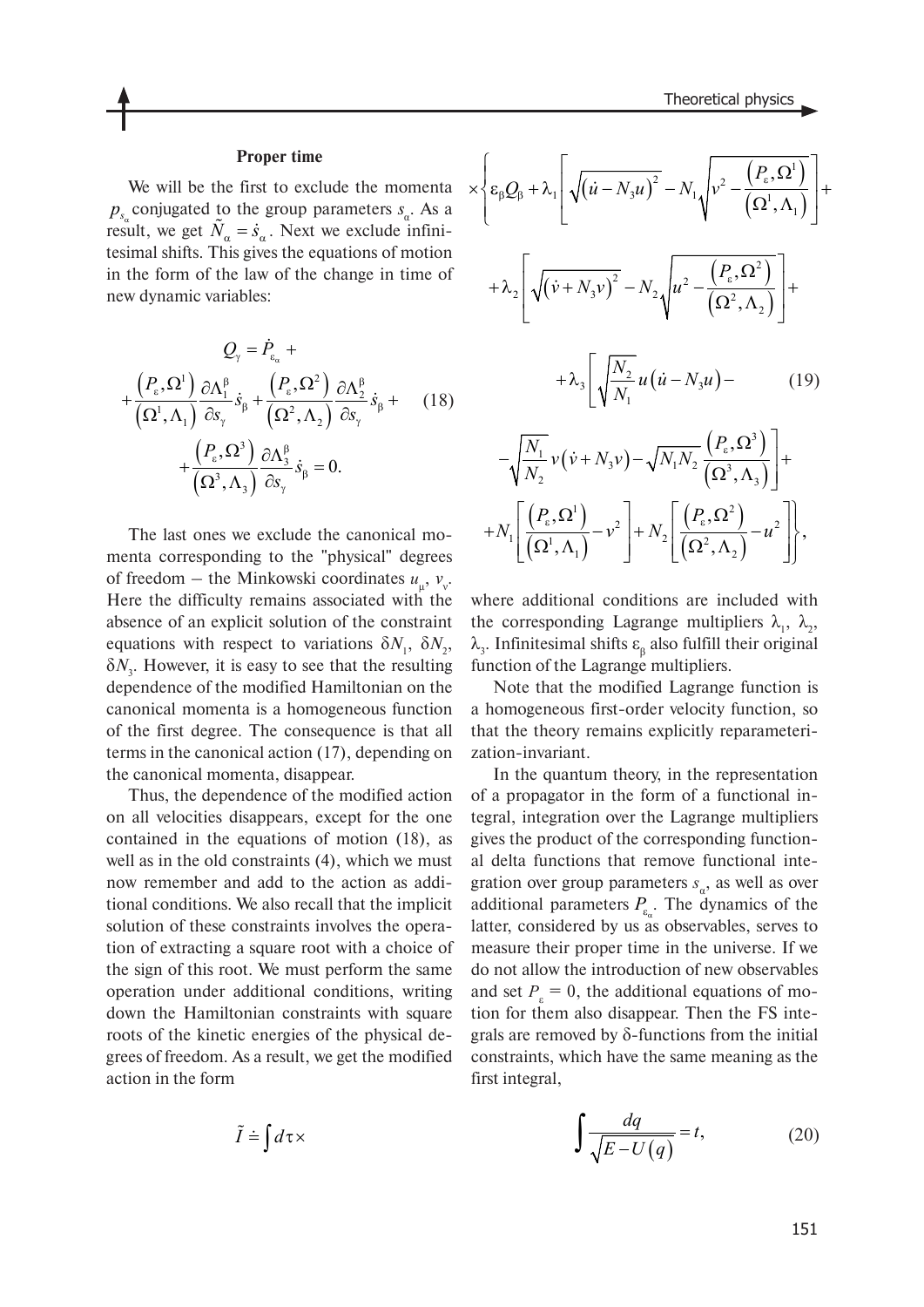defining time in mechanics.

Any physical degree of freedom can play the role of proper time in this case.

#### **Conclusions**

A modification of the covariant dynamical theory with constraint algebra SL2 is inspired by the problem of time in quantum theory. The usual practice in this case of imposing additional gauge conditions violating the covariance has been replaced by a modification of the original theory at the classical level, which does not violate the covariance of the dynamics of the physical degrees of freedom. Additional conditions in it are imposed on the physically unobservable parameters of symmetry transformations – proper time (for each point of the "universe" its own) and the spatial shift between points. However, the modification turns out to be deeper, adding new dynamical variables to the balance of energy and momentum of physical degrees of freedom, which should be considered observable. The dynamics of these observables can serve to measure proper time and spatial shifts, forming the fundamental frame of reference in the universe.

#### **Acknowledgement**

The authors thank V.A. Franke for useful discussions.

#### **REFERENCES**

1. **Faddeev L.D., Slavnov A.A.,** Gauge fields: An introduction to quantum theory,  $2<sup>nd</sup>$  edition, Westview Press, 1993.

2. **Fradkin E.S., Vilkovisky G.A.,** Quantization of relativistic systems with constraints, Phys. Lett. B. 55 (2) (1975) 224–226.

3. **Batalin I.A., Vilkovisky G.A.,** Relativistic *S*-matrix of dynamical systems with boson and fermion constraints, Phys. Lett. B. 69 (3) (1977) 309–312.

4. **Henneaux M.,** Hamiltonian form of the path integral for theories with a gauge freedom, Phys. Rep. 126 (1) (1985) 1–66.

5. **Kugo T., Ojima I.,** Local covariant operator formalism of non-Abelian gauge theories and quark confinement problem, Progr. Theor. Phys. Suppl. 66 (February) (1979) 1–130.

6. **Ore F.R., van Nieuwenhuisen P.,** Local {BRST} symmetry and the geometry of gauge-fixing, Nucl. Phys. B. 204 (2) (1982) 317–332.

7. **Govaerts J.,** A note on the Fradkin – Vilkovisky theorem, CERN-TH 5010/88 (1988).

8. **Fock V.A.,** The eigen-time in classical and quantum mechanics, Phys. Zs. Sowjet. 12 (4) (1937) 404–425 (in German).

9. **Schwinger J.,** On gauge invariance and vacuum polarization, Phys. Rev. 82 (5) (1951) 664–679.

10. **Gorobey N., Lukyanenko A.,** Time and observables in covariant quantum theory, arXiv:2001.09003[gr-qc], 2020.

11. **Gorobey N., Lukyanenko A., Goltsev A.,** Feynman propagator for a system of interacting scalar particles in the Fokker theory, arXiv.2002.03607v1[quant-ph], 2020.

12. **Misner C.W., Thorne K. S., Wheeler J.A.,**  Gravitation, Princeton University Press, New Jersey, USA, 2017.

13. **Montesions M., Rovelli C., Thiemann T.,**  SL (2, R) model with two Hamiltonian constraints, Phys. Rev. D. 60 (4) (1999) 044009.

14. **Green M.B., Schwarz J.H., Witten E.,** Superstring theory, Vol. 1: Introduction, Cambridge University Press, 1987.

*Received 03.08.2020, accepted 23.10.2020.*

# **THE AUTHORS**

**GOROBEY Natalia N.**

*Peter the Great St. Petersburg Polytechnic University* 29 Politechnicheskaya St., St. Petersburg, 195251, Russian Federation n.gorobey@mail.ru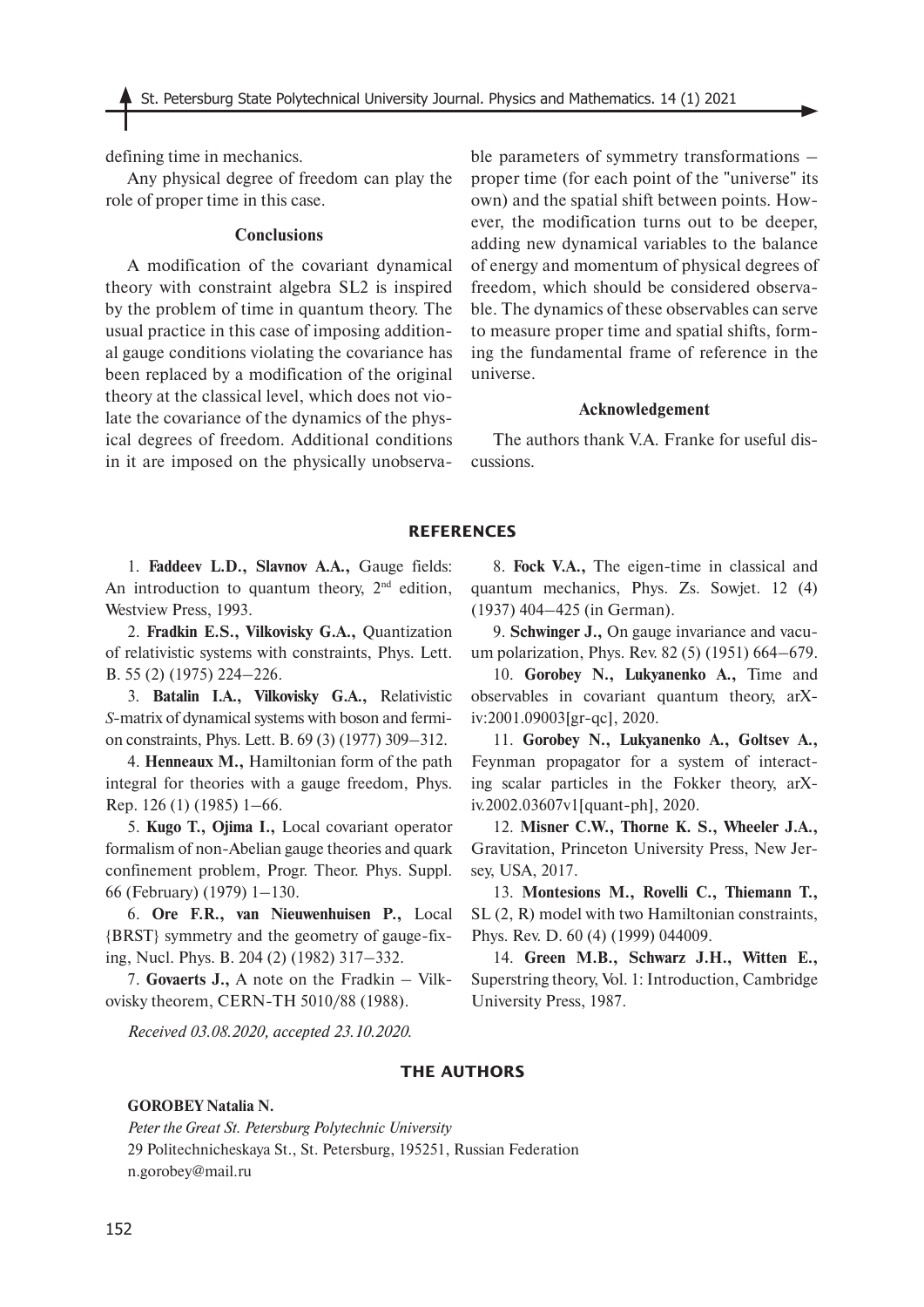#### **LUKYANENKO Alexander S.**

*Peter the Great St. Petersburg Polytechnic University* 29 Politechnicheskaya St., St. Petersburg, 195251, Russian Federation alex.lukyan@rambler.ru

# **GOLTSEV Alexander V.**

*Ioffe Institute of RAS* 26, Politekhnicheskaya, St. Petersburg, 195251, Russian Federation gorobej\_nn@spbstu.ru

# **СПИСОК ЛИТЕРАТУРЫ**

1. **Славнов А.А., Фаддеев Л.Д.** Введение в квантовую теорию калибровочных полей. 2-е изд. М.: Наука. 1988. 272 с.

2. **Fradkin E.S., Vilkovisky G.A.** Non-perturbation methods in 2 dimensional quantum field theory // Phys. Lett. B. 1975. Vol. 55. No. 2. Pp. 224–226.

3. **Batalin I.A., Vilkovisky G.A.** Relativistic *S*-matrix of dynamical systems with boson and fermion constraints // Phys. Lett. B. 1977. Vol. 69. No. 3. Pp. 309–312.

4. **Henneaux M.** Hamiltonian form of the path integral for theories with a gauge freedom // Phys. Rep. 1985. Vol. 126. No. 1. Pp. 1–66.

5. **Kugo T., Ojima I.** Local covariant operator formalism of non-Abelian gauge theories and quark confinement problem // Progr. Theor. Phys. Suppl. 1979. Vol. 66. February. Pp. 1–130.

6. **Ore F.R., van Nieuwenhuisen P.** Local {BRST} symmetry and the geometry of gauge-fixing // Nucl. Phys. B. 1982. Vol. 204. No. 2. Pp. 317–332.

7. **Govaerts J.** A note on the Fradkin – Vilk-

ovisky theorem // CERN-TH 5010/88, 1988. 21 p.

8. **Фок В.А.** Собственное время в классической и квантовой механике // Известия АН СССР. Серия физическая. 1937. № 4–5. С. 551–568.

9. **Schwinger J.** On gauge invariance and vacuum polarization // Phys. Rev. 1951. Vol. 82. No. 5. Pp. 664–679.

10. **Gorobey N., Lukyanenko A.** Time and observables in covariant quantum theory// arXiv:2001.09003 [gr-qc] (2020).

11. **Gorobey N., Lukyanenko A.** Feynman propagator for a system of interacting scalar particles in the Fokker theory // arXiv:2002.03607v1 [quant-ph] (2020).

12. **Misner C.W., Thorne K.S., Wheeler J.A.**  Gravitation. New Jersey, USA: Princeton University Press, 2017. 1279 p.

13. **Montesions M., Rovelli C., Thiemann T.**  SL(2, R) model with two Hamiltonian constraints // Phys. Rev. D. 1999. Vol. 60. No. 4. P. 044009.

14. **Green M.B., Schwarz J.H., Witten E.** Superstring theory. Vol. 1. Introduction. Cambridge: Cambridge University Press, 1987. 469 p.

*Статья поступила в редакцию 03.08.2020, принята к публикации 23.10.2020.*

### **СВЕДЕНИЯ ОБ АВТОРАХ**

**ГОРОБЕЙ Наталья Николаевна** – *доктор физико-математических наук, профессор кафедры физики Санкт-Петербургского политехнического университета Петра Великого, Санкт-Петербург, Российская Федерация*.

195251, Российская Федерация, г. Санкт-Петербург, Политехническая ул., 29 n.gorobey@mail.ru